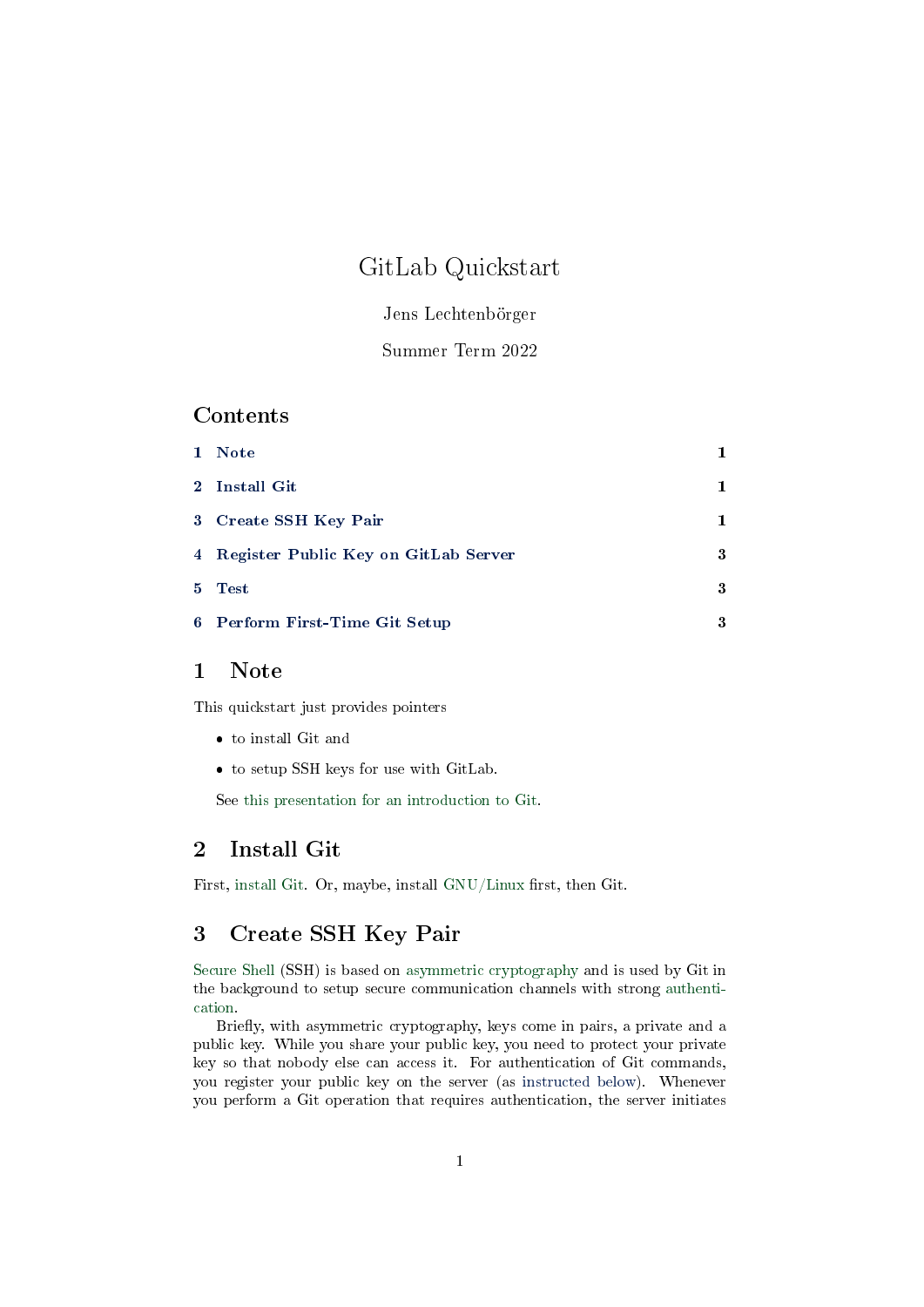a [challenge-response protocol,](https://en.wikipedia.org/wiki/Challenge%E2%80%93response_authentication) in which your client needs to prove that it can access the private key that belongs to the public key registered on the server.

Thus, you need an SSH key pair (consisting of private and public key).

Along the lines of [instructions on GitLab,](https://docs.gitlab.com/ee/user/ssh.html) you may want to create a key pair using the algorithm Ed25519 with the following command (in your command line, e.g., [Bash,](https://oer.gitlab.io/OS/Operating-Systems-Introduction.html#slide-bash-access) potentially coming with [Git for Windows\)](https://gitforwindows.org/):

ssh-keygen -t ed25519 -C "Test key pair for gitlab"

Ed25519 may not be available in older SSH implementations. You can leave out option -t ed25519 to go with the program's default settings, or use -t rsa -b 4096 for RSA keys with a length of 4096 bits.

This produces a response and asks you where to save your private key:

Generating public/private ed25519 key pair. Enter file in which to save the key (/home/user/.ssh/id\_ed25519):

Press Enter/Return to accept the default (if you change this, Git may not find your key later on).

Then, you are asked for a passphrase.

Enter passphrase (empty for no passphrase):

Your private key is protected with that passphrase. Thus, if you leave this empty, everyone with access to your machine (or the file with the private key, e.g., a backup) can use that private key and authenticate as you. If you specify a non-empty passphrase, you need to enter it when Git attempts to use your private key (the passphrase can be cached with ssh-agent or gpg-agent, which is beyond the scope of this quickstart). The command asks you to confirm your passphrase:

Enter same passphrase again:

Afterwards, more output tells you where the public key is stored (and more, which is not important for our purposes).

```
Your identification has been saved in /home/user/.ssh/id_ed25519.
Your public key has been saved in /home/user/.ssh/id_ed25519.pub.
The key fingerprint is:
SHA256:0mT81aPfvIYiab64hrwSvIZOyYlfvh3E90LcmqXFYcE Test key pair for gitlab
The key's randomart image is:
+--[ED25519 256]--+
| .. | .. | .. | .. |
| . E. . |
\vert + o . o \vert\cdot = = o \cdot \cdot |
\vert . + S * . \vert
```

```
|o oo + B \dots o|| . =. = 0 = 0 0 0 || .0 * + 0. = . . . . . ||..o +o+o+oo . .. |
+----[SHA256]-----+
```